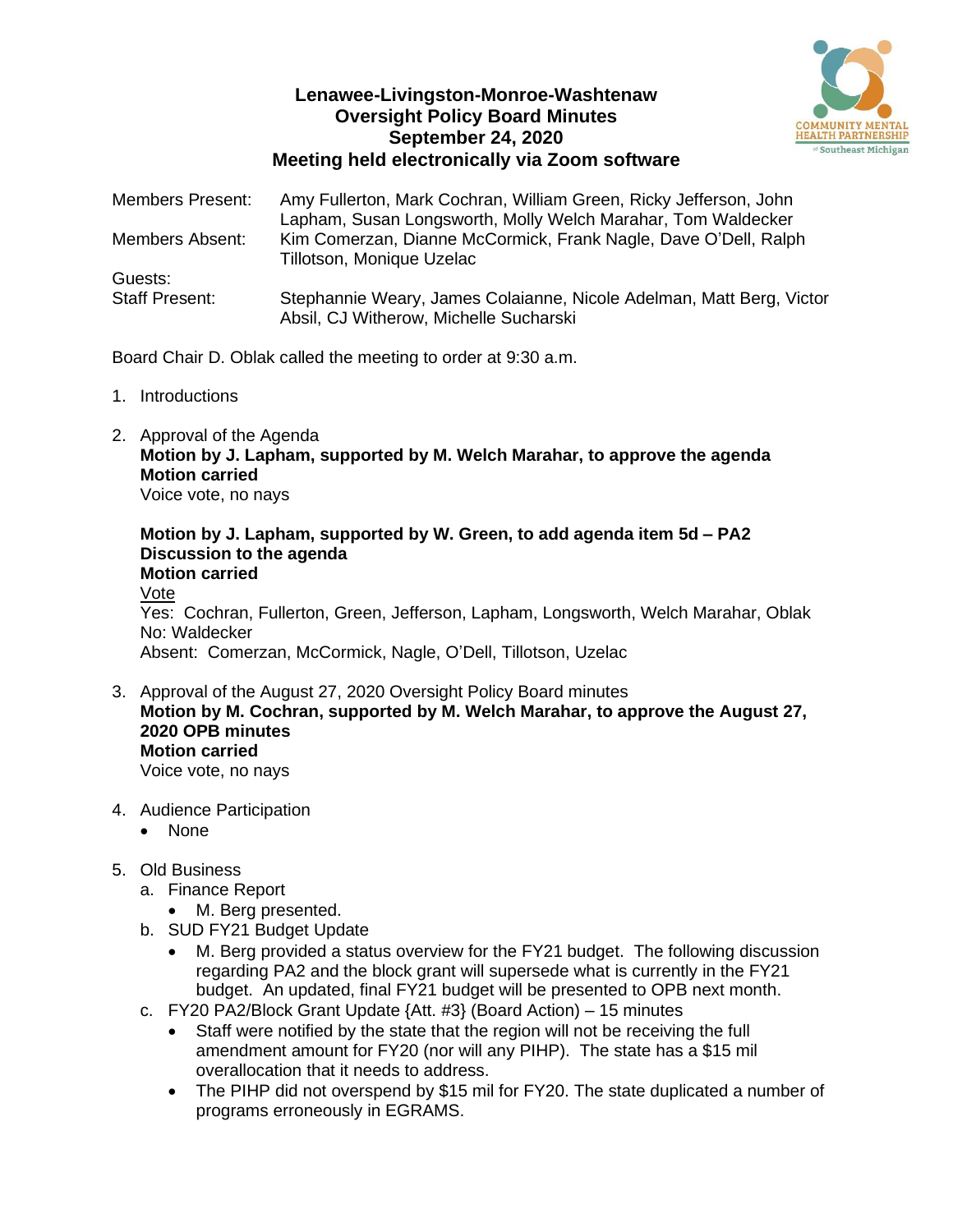- PA2 will need to be used to cover some programming due to the state's overallocation. The FY21 budget was in part based on FY20 allocations (including the misallocations) by the state, which means FY21 will be impacted.
- Monroe was impacted the most because has the smallest PA2 balance available. PA2 dollars are county specific.

## **Motion by W. Green, supported by M. Welch Marahar, to approve FY20 PA2 allocations by county**

# **Motion carried**

Vote

Yes: Cochran, Fullerton, Green, Lapham, Longsworth, Welch Marahar, Oblak, **Waldecker** 

No:

Absent: Comerzan, Jefferson\*, McCormick, Nagle, O'Dell, Tillotson, Uzelac \*not presented in the meeting for this vote

#### d. Monroe PA2 discussion

- PA2 reserves for Monroe are much lower than for the other 3 counties.
- M. Cochran advised that he would abstain from any votes on this matter, as he is the Chair of Monroe's SUD Coalition.
- T. Waldecker requested that OPB discussion about Monroe PA2 be deferred until coalition can have a discussion.
- N. Adelman relayed message from an email from Kim Comerzan, who was not able to be present at meeting. She also wished there was more time to discuss prior to a vote, and asked to ensure the least amount of harm be done to Monroe programming
- J. Colaianne advised that if OPB were able to agree today to defund Monroe CMH's award, that would allow more time, and funding, for review and discussion regarding the rest of the awards.

## **Motion by T. Waldecker, supported by W. Green, to rescind the FY21 PA2 award to Monroe CMH**

**Motion carried**

Vote Yes: Fullerton, Green, Jefferson, Lapham, Longsworth, Welch Marahar, Oblak, **Waldecker** Abstain: Cochran No: Absent: Comerzan, McCormick, Nagle, O'Dell, Tillotson, Uzelac

#### **Motion by T. Waldecker, supported by W. Green, to create a subcommittee of Monroe OPB members to review the proposed FY21 PA2 award revisions for Monroe motion Motion carried**

Voice vote, no nays

- e. Bylaws Update (Discussion) 10 minutes.
	- M. Cochran, T. Waldecker, N. Adelman and J. Colaianne met to review bylaws. They will meet again before bringing proposed changes to the board.
	- Some areas of discussion at the meeting:
		- $\circ$  Allowing for electronic meetings to continue, as long as quorum in the room.
		- o A Conflict of Interest policy which board members would sign initially and annually.